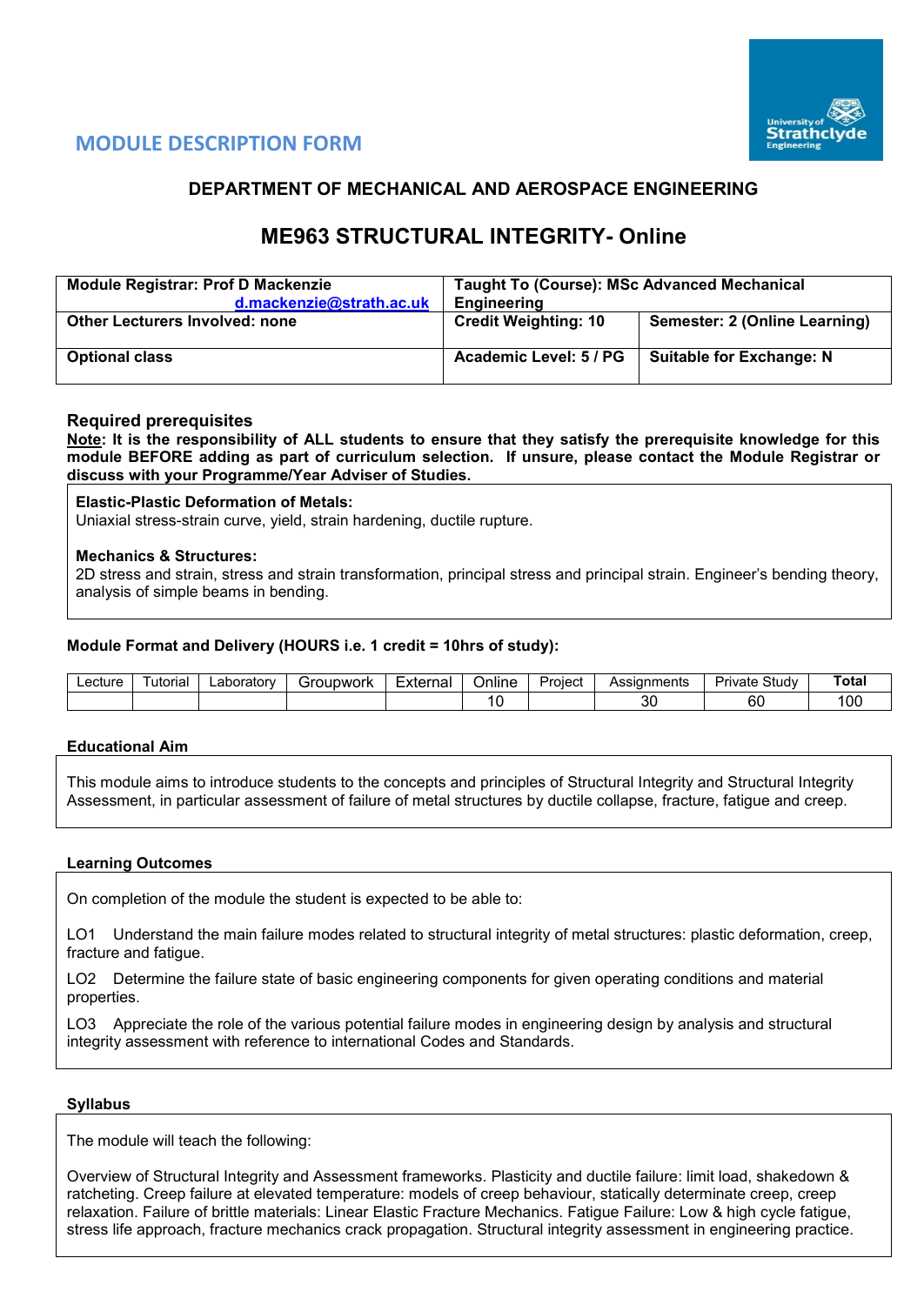## **Criteria**

For each of the Module Learning Outcomes the following criteria will be used to make judgements on student learning:

## **LO1 Understand the nature of the various major failure modes considered and be able to define and develop analytical assessment models for simple geometries and boundary conditions**

- C1 Understand the basic plastic deformation, fracture, fatigue and creep failure mechanisms
- C2 Understand the role of material properties and type of loading on failure modes and limiting conditions

## **LO2 Demonstrate the ability to perform structural integrity assessment for basic configurations**

- C1 Be able to identify potential failure modes
- C2 Can identify appropriate failure criteria for different structural configurations
- C3 Can define the structural problem mathematically and solve the resulting analytical models

## **LO3 Appreciates the role of Structural Integrity in engineering practice**

- C1 Awareness of alternative assessment approaches and methodologies
- C2 Familiar with the approaches and requirements of Structural Integrity Codes and Standards

The standards set for each criterion per Module Learning Outcome to achieve a pass grade are indicated on the assessment sheet for all assessment.

### **Principles of Assessment and Feedback**

*(within Assessment and Feedback Policy at: <https://www.strath.ac.uk/professionalservices/staff/policies/academic/> )*

Formative feedback will be available to students through class forums prior to submission of each assignment.

Written summative feedback will be provided through Myplace for each assessment activity within 15 working days of submission.

Individual students may request clarification of feedback or further feedback through personal communication with the lecturer.

## **Assessment Method(s) Including Percentage Breakdown and Duration of Exams** *(individual weightings)*

| <b>Examination</b> |          |          |           |        | Coursework        |        | <b>Practical</b> | <b>Project</b> |           |
|--------------------|----------|----------|-----------|--------|-------------------|--------|------------------|----------------|-----------|
| Number             | Month(s) | Duration | Weiahtina | Number | Weiahtina         | Number | Weiahtina        | Number         | Weiahtina |
|                    |          |          |           |        | $33.3\% \times 3$ |        |                  |                |           |
|                    |          |          | * All     |        |                   |        |                  |                |           |

*\* L/Os: Indicate which Learning Outcomes (L01, L02, etc) are to be assessed by exam/coursework/practical/project as required.*

## **Coursework / Submissions deadlines (***academic weeks***):** sem2 wks 5, 8 & 11

#### **Resit Assessment Procedures:**

Submission of alternate ^^coursework(s) prior to commencement of the August exam diet.

**^^Students must contact the module Registrar for coursework details as soon as they know that they are required to resit this class.**

## **PLEASE NOTE:**

**Students must gain a summative mark of 50% to pass the module. Students who fail the module at the first attempt will be re-assessed by the August diet. This re-assessment will consist entirely of coursework. No marks from any previous attempts will be transferred to a new resit attempt.**

## **Recommended Reading**

|  | **Highly recommended reading |  |
|--|------------------------------|--|
|--|------------------------------|--|

N.E. Dowling, Mechanical Behaviour of Materials, Pearson

#### **Additional Student Feedback**

*(Please specify details of when additional feedback will be provided)*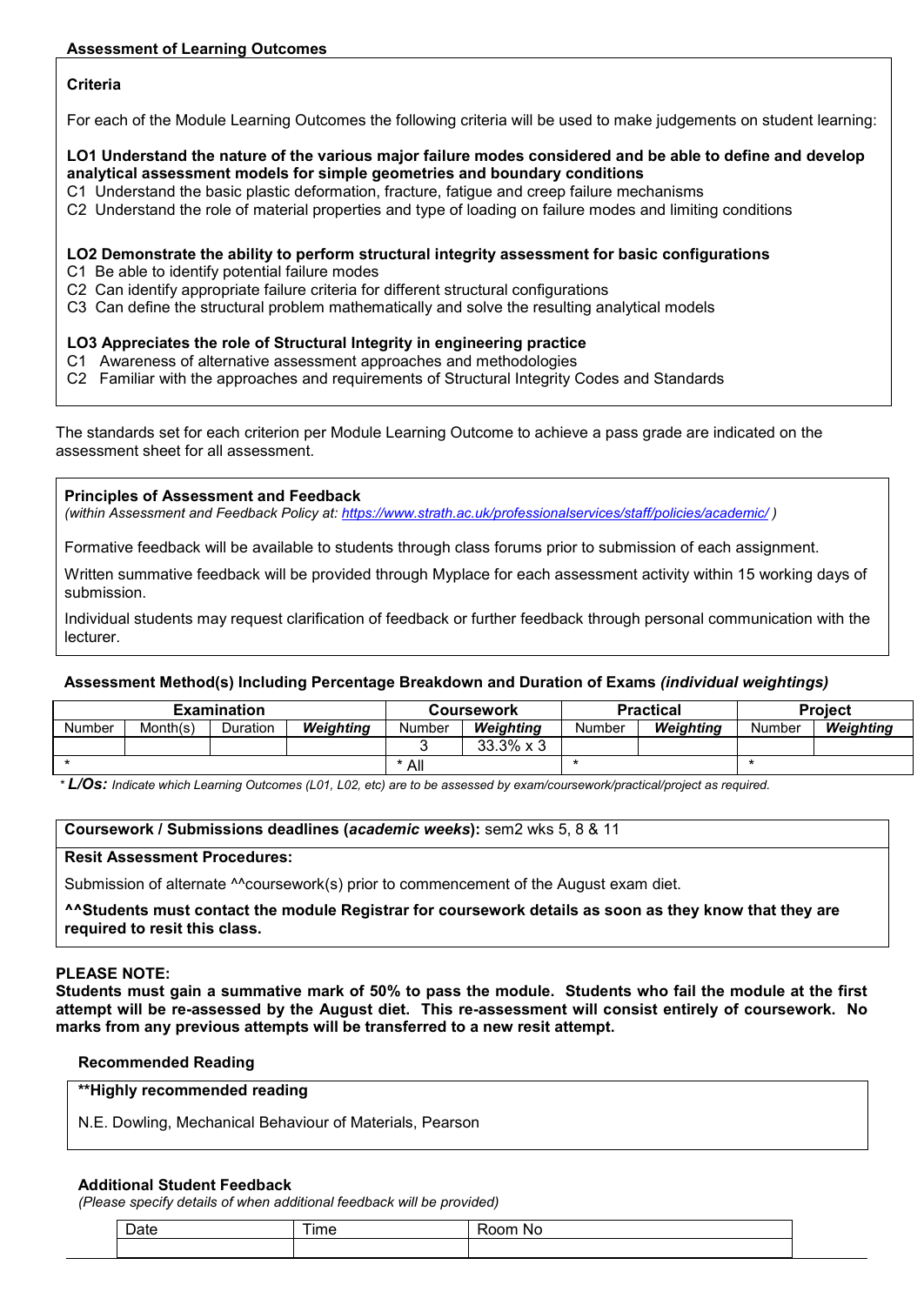Session: 2021/22

| Approved:                         |             |
|-----------------------------------|-------------|
| <b>Course Director Signature:</b> | E Henderson |
| Date of Last Modifications:       | 01/09/2021  |

(Updated July 2021)